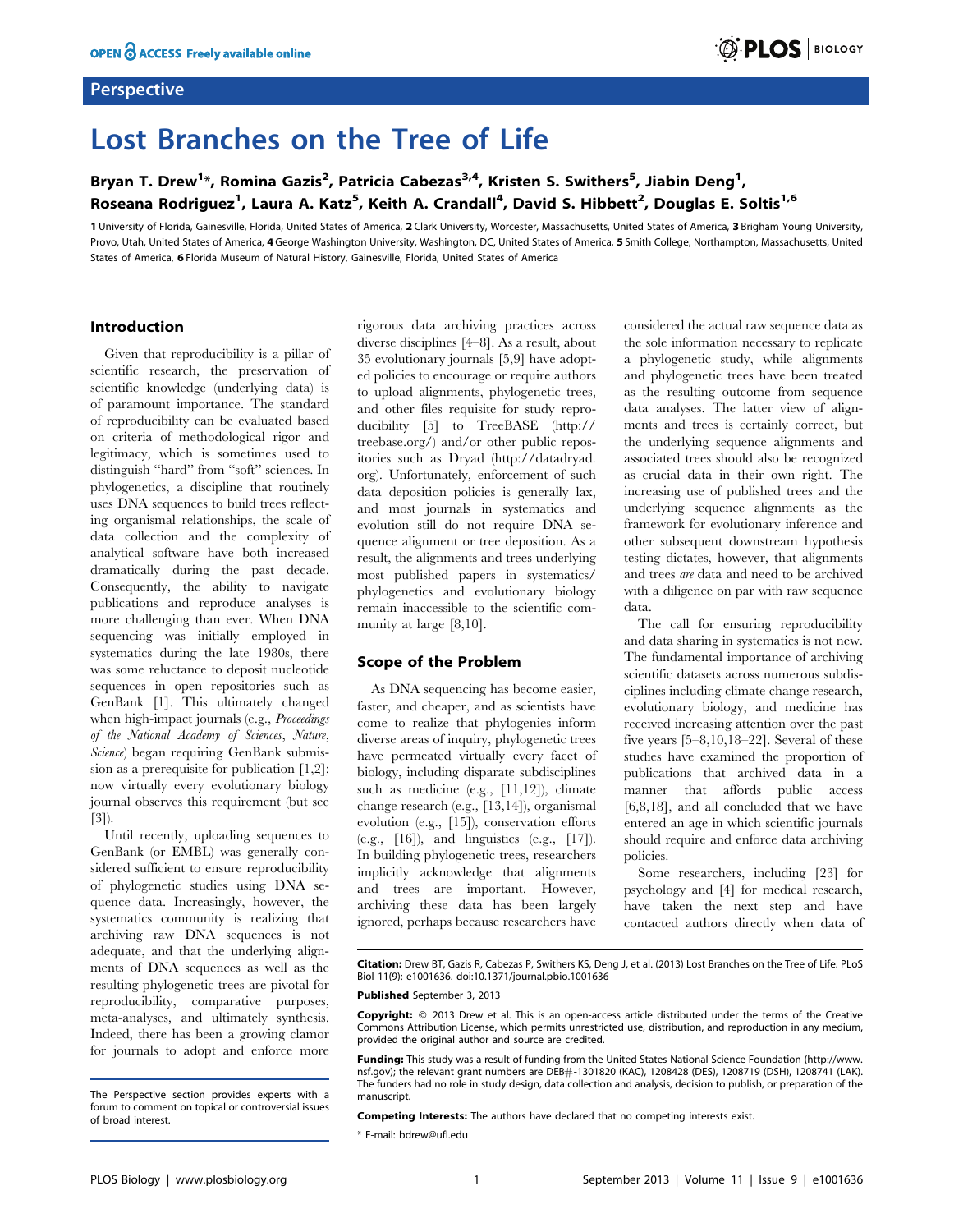

Figure 1. Overview of total number of publications surveyed from animal, fungus, seed plant, microbial eukaryote, archaea, and bacteria literature (indicated in red), and the number of those publications that archived their trees and alignments in either Dryad or TreeBASE (indicated in green). doi:10.1371/journal.pbio.1001636.g001

interest have not been available, which highlighted an additional problem. These workers found that data are not easily obtained via direct author contact. More recently, Stoltzfus et al. [8] examined deposition practices within the molecular systematic community, and estimated alignment/tree deposition rates to be remarkably low  $(\sim 4\%)$ . Stolzfus et al. [8] focused on only two journals (American Journal of Botany and Evolution), and searched literature over just a 2-year period (2010–2011). Although the study of Stolzfus et al. [8] represents a good first step, no analysis has attempted to evaluate how often alignments/trees are deposited over a broad range of evolutionary biology journals that span organismal diversity representing the tree of life, or how archiving tendencies have changed over time.

In the process of gathering data to build the first tree of life for all  $\sim$ 1.9 million named species (the Open Tree of Life Project; http://opentreeoflife.org), we examined 7,539 peer-reviewed papers to evaluate data depositional practices of foundational DNA sequence alignments and phylogenetic trees by the systematic community between 2000 and 2012. Our broad survey of the literature covered animals, fungi, seed plants, microbial eukaryotes, archaea, and bacteria, and included publications from more than 100 journals (see Tables S1, S2, S3, S4). To assess the rigor of data that were deposited in a public archive, we also examined the quality (e.g., Did deposited trees match publication figure(s)? Were there branch lengths in deposited trees?) of ca. 350 files deposited in TreeBASE (described in Text S1). Additionally, we attempted to acquire data by randomly contacting 375 authors directly (see Text S1 and Table S4). Furthermore, to evaluate depositional practices of other data critical for study replication, we surveyed 100 randomly selected publications that implemented the popular evolutionary analysis package BEAST (Bayesian Evolutionary Analysis Sampling Trees [24]; 4,153 citations as of 7-17-2013), which is widely used to obtain divergence times and phylogenies that are used to test hypotheses and draw conclusions regarding broad biological questions (e.g., phylogeography, lineage origins).

Surprisingly, only 16.7%, 1,262 from a total of 7,539 publications surveyed, provided accessible alignments/trees (Figures 1 and 2). Our attempts to obtain datasets directly from authors were only 16% successful (61/375; see Table S4), and we estimate that approximately 70% of existing alignments/trees are no longer accessible. Thus, we conclude that most of the underlying sequence alignments and phylogenetic trees produced by the systematic community during the past several decades are essentially lost, accessible only as static figures in a published journal article with no capacity for subsequent manipulation. Furthermore, when data are deposited, they are often incomplete (e.g., what characters were excluded, accepted taxon names; see Text S1 and Figure S1). Our survey of publications that implemented BEAST revealed that only 11 out of 100 (11%) examined studies provided access to the underlying xml input file, which is critical for reproducing BEAST results. Although funding agencies often require all data to be accessible from funded publications, our results reveal this is more the exception than the rule.

#### Failure on a Massive Scale

Our findings indicate that while some journals (e.g., Evolution, Nature, PLOS Biology, Systematic Biology) currently require nucleotide sequence alignments, associated tree files, and other relevant data to be deposited in public repositories, most journals do not have these requirements; resultantly, the systematics community is doing a poor job of making the actual datasets available. More troublesome perhaps is that the situation has barely improved over the 12 years covered in this study (Figures 1 and 2). In addition, when data are deposited, they often do not include critical information such as what was actually included in data alignments (e.g., what characters were excluded, full taxon names; see Table S1 and Figure S1). Without accurate details describing how alignments were implemented, it is difficult or perhaps impossible to faithfully reproduce the study results. Additionally, parameters for the program BEAST are rarely made available for scrutiny. Lastly, in many cases when data were not deposited to TreeBASE, the authors indicated that the data could be obtained directly from them; however, our survey indicates this is typically not the case (only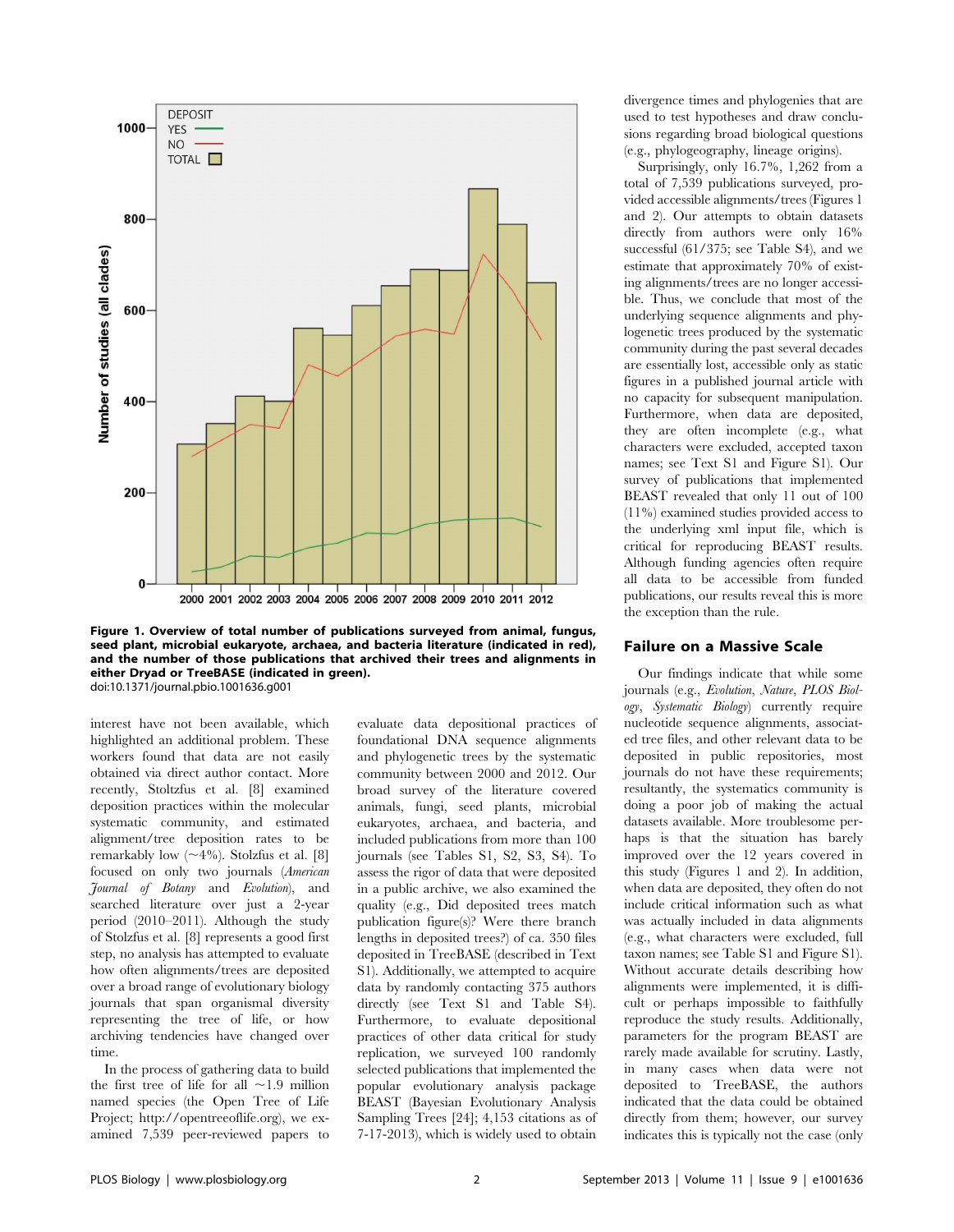

Figure 2. Graphs showing results of publication surveys from four disparate domains of life: (1) animals; (2) fungi; (3) spermatophytes; and (4) microbial eukaryotes, archaea, and bacteria. Red lines indicate total number of publications surveyed and green lines indicate the number of those publications that made their data accessible in either Dryad or TreeBASE. doi:10.1371/journal.pbio.1001636.g002

 $\sim$ 40% of authors even respond, and of these only a small percent actually provide the requested data)—hence, many alignments and analysis parameters seem to be lost forever.

To some extent it is understandable why trees and alignments are not always deposited in available databases [8]. Though some funding sources (e.g., NSF) currently require a data management plan for grant proposals, explicit requirements regarding postpublication data archiving are lacking, and there is little if any postfunding oversight into data archiving

practices. Also, authors may be leery of making their data public after investing a great deal of time and money in their compilation, fearing their data will be quickly reused without an offer of coauthorship or even an acknowledgment. For example, it is common practice to obtain sequence data from GenBank and refer to accession numbers without citing the originating paper. However, in today's academic world where citations are paramount, accession numbers provide no direct indication of the original authors' contribution. This is an ethical question best dealt with elsewhere, but nonetheless extremely important. Suffice it to say, if large parts of previously published phylogenies are reused, the original source(s) should at least be cited. Additionally, after the arduous process authors face in preparing and uploading manuscripts, the last thing they want to do is struggle with still another upload, especially when it is optional. Thus, databases that house information (e.g., TreeBASE, Dryad) must ensure that the process of entering alignments, trees, and other relevant data is user-friendly and not time consuming.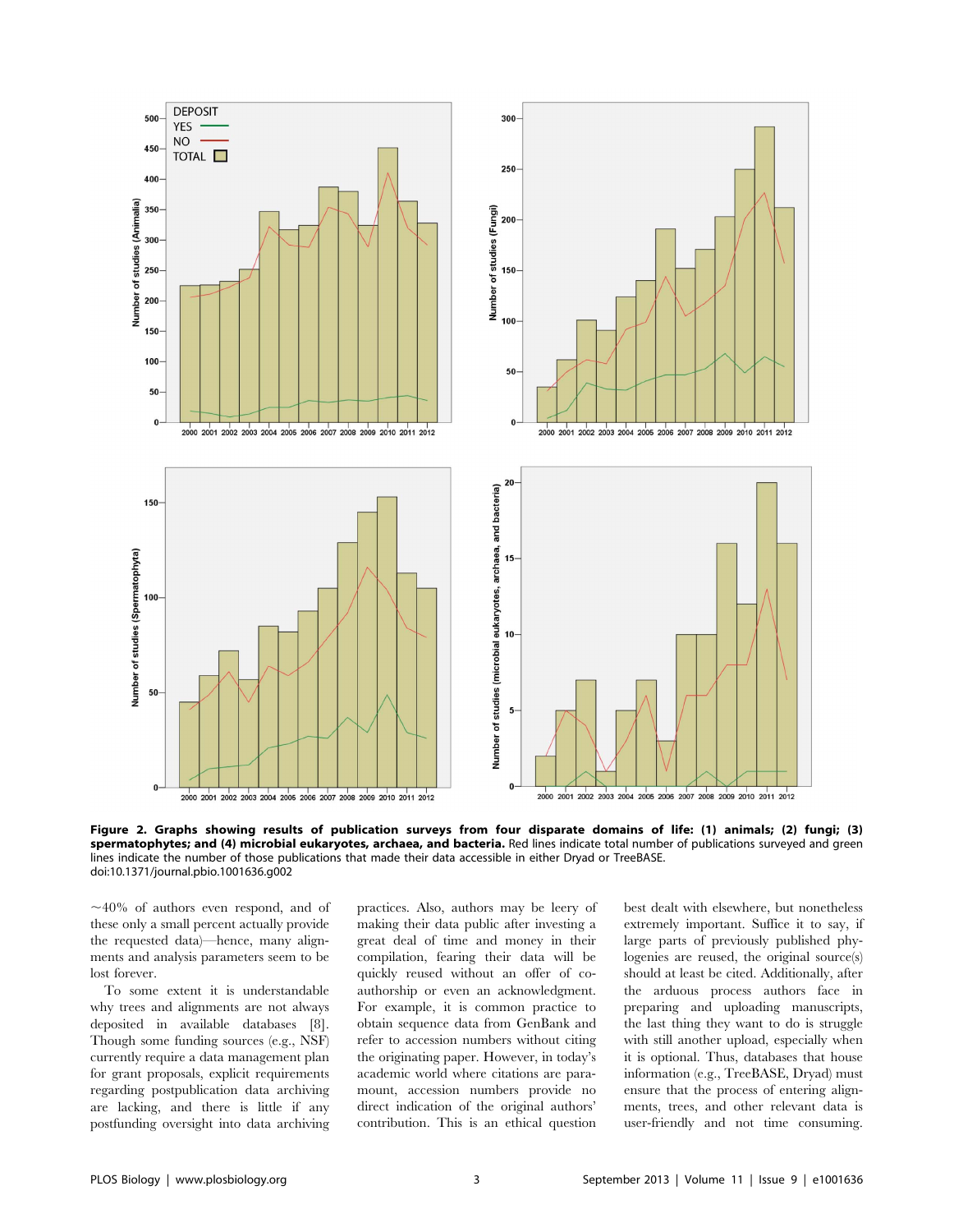Dryad currently accepts various file formats and is straightforward to use, while TreeBASE archives trees and alignments, requires nexus files, and is more difficult to navigate (especially the first time through). Although TreeBASE has become much easier to use during the past 2 years, it can still be time consuming. Also, unlike GenBank and Dryad, TreeBASE does not currently make data publicly available automatically upon publication; authors often upload data into TreeBASE for reviewers, but do not subsequently make data available for public viewing upon manuscript acceptance or publication. Repositories that permit easy data uploading will help encourage authors to view these databases as a way to make their data permanently available (and cited) as opposed to being yet another hurdle to overcome on the road to publication. Lastly, we stress that authors associated with the writing of this paper also have published studies that do not contain external links to our alignment data; hence, we are not pointing fingers, but rather elucidating a widespread problem (indeed, a culture) and suggesting solutions (a cultural revolution). We are in a digital age, and our data archiving practices need to keep pace with our ability to generate data, DNA sequence alignments, and phylogenetic trees. For our science to have the broadest impacts, we need to move beyond the notion that deposition of raw sequences is sufficient and realize that our phylogenetic estimates are of broad value and utility and should be provided to potential users in a format other than an image in a static pdf file.

#### Moving Forward

The systematics community needs to substantially improve efforts to ensure that data (e.g., trees, alignments, BEAST xml files) are available to others in the scientific community. A logical first step in ensuring that alignment and tree files are deposited in one of the commonly used databases is

#### References

- 1. Burks C, Tomlinson LJ (1989) Submission of data to GenBank. Proc Natl Acad Sci U S A 86: 408.
- 2. McCain KW (1995) Mandating sharing journal policies in the natural sciences. Science Commun 16: 403–431.
- 3. Noor MA, Zimmerman KJ, Teeter KC (2006) Data sharing: how much doesn't get submitted to GenBank? PLoS Biol 4: e228. doi:10.1371/ journal.pbio.0040228
- 4. Savage CJ, Vickers AJ (2009) Empirical study of data sharing by authors publishing in PLoS journals. PLoS ONE 4: e7078. doi:10.1371/ journal.pone.0007078
- 5. Fairbairn DJ (2010) The advent of mandatory data archiving. Evol 65: 1–2.

for scientific journals to require and enforce such depositions. A new ''data deposition'' metric, such as number of genes×number of taxa/number of publications, could be devised to confer prestige to well-published and well-archived authors. More simply, a single metric such as number of publications with archived data could be a standard CV item. These depositions should also include program input files (e.g., xml files) for popular programs such as BEAST, as well as any other relevant information needed to replicate the study. Optimally, all peerreviewed journals that publish phylogenetic datasets should require deposition (and activation for public access) of alignments and trees prior to publication, and these trees and alignments will include the same characters and taxa (and taxon names) as in the published study. Funding agencies can (and should) facilitate the process of making data matrices and phylogenetic trees publicly available by explicitly requiring data archiving as part of data management plans. In addition, a summary of data archiving should become a mandatory feature of annual and final project reports to funding agencies. Archiving efforts could be quantified and rewarded by reporting previously archived data as part of new grant proposals.

Perhaps more importantly, we call for a shift in thinking among all evolutionary biologists who rely on the power of phylogenetics to test hypotheses and make inferences. It is crucial for this broad discipline to consider the alignments and phylogenies themselves as key data that require appropriate storage for study reproducibility and data integration. The sheer volume of sequence data that are continually generated and processed, along with the myriad of programs available for data analysis, dictate the urgent need to adopt policies requiring public archiving of alignments and trees as a requirement of publication. The biological community has lost most of the

- 6. Alsheikh-Ali AA, Qureshi W, Al-Mallah MH, Ioannidis JP (2011) Public availability of published research data in high-impact journals. PLoS ONE 6: e24357. doi:10.1371/journal.pone.0024357
- 7. Piwowar HA (2011) Who shares? Who doesn't? Factors associated with openly archiving raw research data. PLoS ONE 6: e18657. doi:10.1371/ journal.pone.0018657
- 8. Stoltzfus A, O'Meara B, Whitacre J, Mounce R, Gillespie E, et al. (2012) Sharing and re-use of phylogenetic trees (and associated data) to facilitate synthesis. BMC Res Notes 5: 574.
- 9. Piel WH, Donoghue MJ, Sanderson MJ (2012) TreeBASE: a database of phylogenetic knowledge. Available: http://treebase.org/

alignments and trees underlying the numerous phylogenetic analyses conducted over the past several decades—we should strive to do much better in the years ahead. Ideally, we will move forward as a community and require ourselves to deposit our alignments, phylogenies, and other relevant data as a matter of course.

#### Supporting Information

Figure S1 Quality survey from 344 publications that did have data publicly available on TreeBASE (see Text S1).

(TIF)

Table S1 List of specialized journals (see definition in Text S1) examined here. (DOCX)

Table S2 List of nonspecialized, broad audience journals (see definition in Text S1) examined here. (DOC)

Table S3 List of 74 specialized journals surveyed for seed plant phylogenies. (DOC)

Table S4 Corresponding author's response to emails (2) requesting alignments and trees from previously published study. Number in parenthesis subtending organismal group represents number of authors contacted. (DOCX)

Text S1 Description of methods used for this study. (DOC)

#### Acknowledgments

We gratefully acknowledge all the authors who did respond to our emails requesting data, and also all the authors who have uploaded data to TreeBASE and Dryad. Thanks also to Bill Piel for helpful comments and for maintaining TreeBASE.

- 10. Drew BT, Gazis R, Cabezas-Padilla P, Swithers KS, Soltis DE, et al. (2013) Data deposition: missing data mean holes in tree of life. Nature 493: 305.
- 11. Lahiry P, Torkamani A, Schork NJ, Hegele RA (2010) Kinase mutations in human disease: interpreting genotype–phenotype relationships. Nat Rev Genet 11: 60–74.
- 12. Savolainen V, Williamson EM, Forest F, Wagstaff SJ, Baral SR, et al. (2012) Phylogenies reveal predictive power of traditional medicine in bioprospecting. Proc Natl Acad Sci U S A 109: 15835–15840.
- 13. Mercer JM, Roth VL (2003) The effects of Cenozoic global change on squirrel phylogeny. Science 299: 1568–1572.